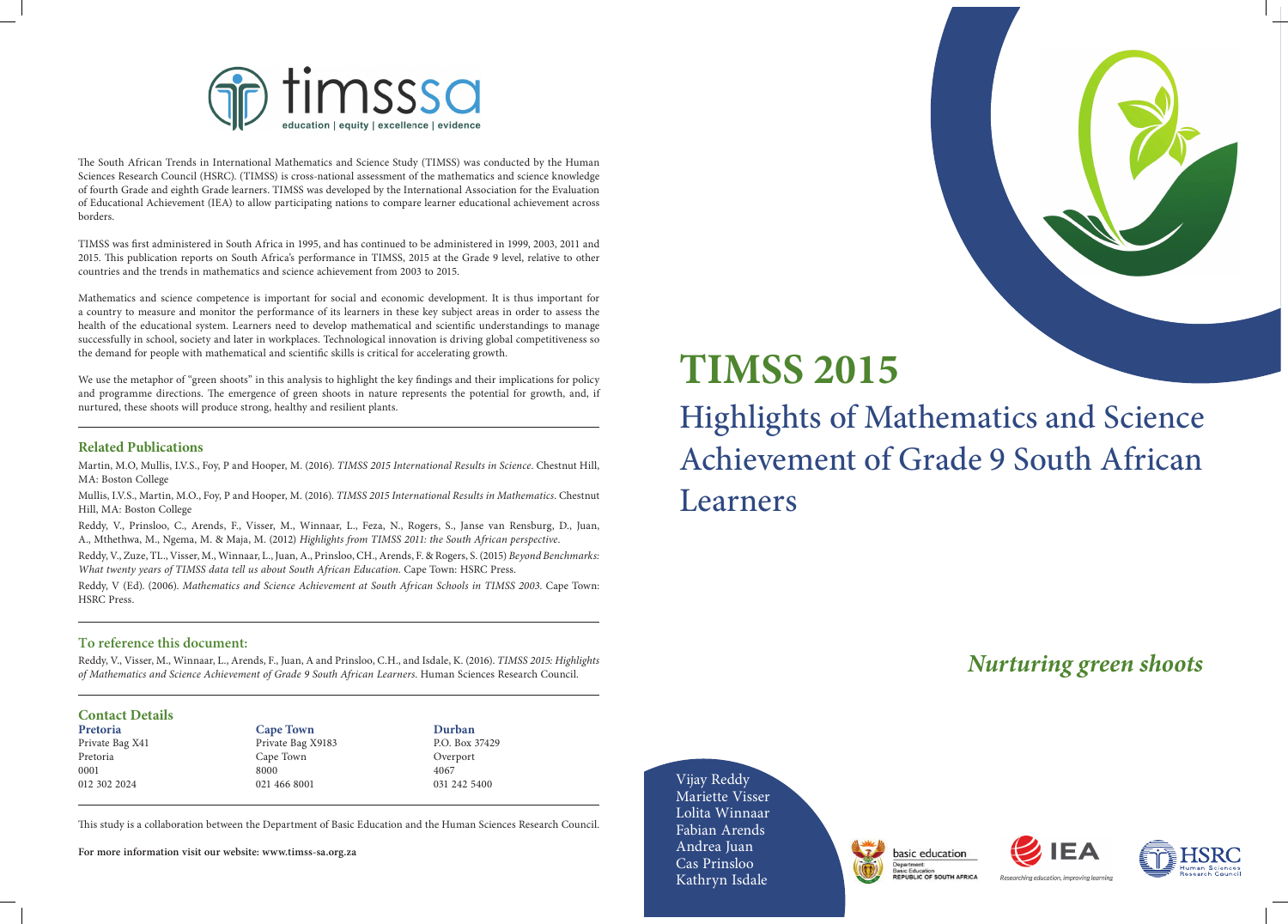# ACKNOWLEDGEMENTS

The Trends in International Mathematics and Science Study is a four year project. There were various components to the TIMSS project and many people contributed towards the completion of the project. We acknowledge the efforts of these individuals and institutions.

- The Department of Basic Education for the funding and support for the successful implementation of this research study;
- Sincere thanks go to the Provincial coordinators who facilitated access to schools;
- The school principals, educators and learners who participated in the study;
- The HSRC research team: Fabian Arends, Cas Prinsloo, Mariette Visser, Lolita Winnaar and Andrea Juan;
- Shawn Rogers and Andrea Juan for the country adaptation, translation and layout of the instruments;
- The Education and Skills Development administrative team: Matselane Maja, Elmi de Koning, Maria Ngema and Erika Masser for their work in organising the massive surveys and providing support for all aspects of the project ;
- Kathryn Isdale and Linda Zuze for offering critical comment at various stages of the project;
- Pearson Data Collection Agency;
- Quality Assurance of the data collection process: Azinga Tele, Catherine Namome, Genevieve Haupt, Kholofelo Motha, Lisa Wiebesiek, Maglin Moodley, Matthews Makgamatha, Mogege Mosimege, Nosisi Feza, Sylvia Hannan, Tamlynne Meyer and Shawn Rogers.

Vijay Reddy TIMSS National Research Co-ordinator Human Sciences Research Council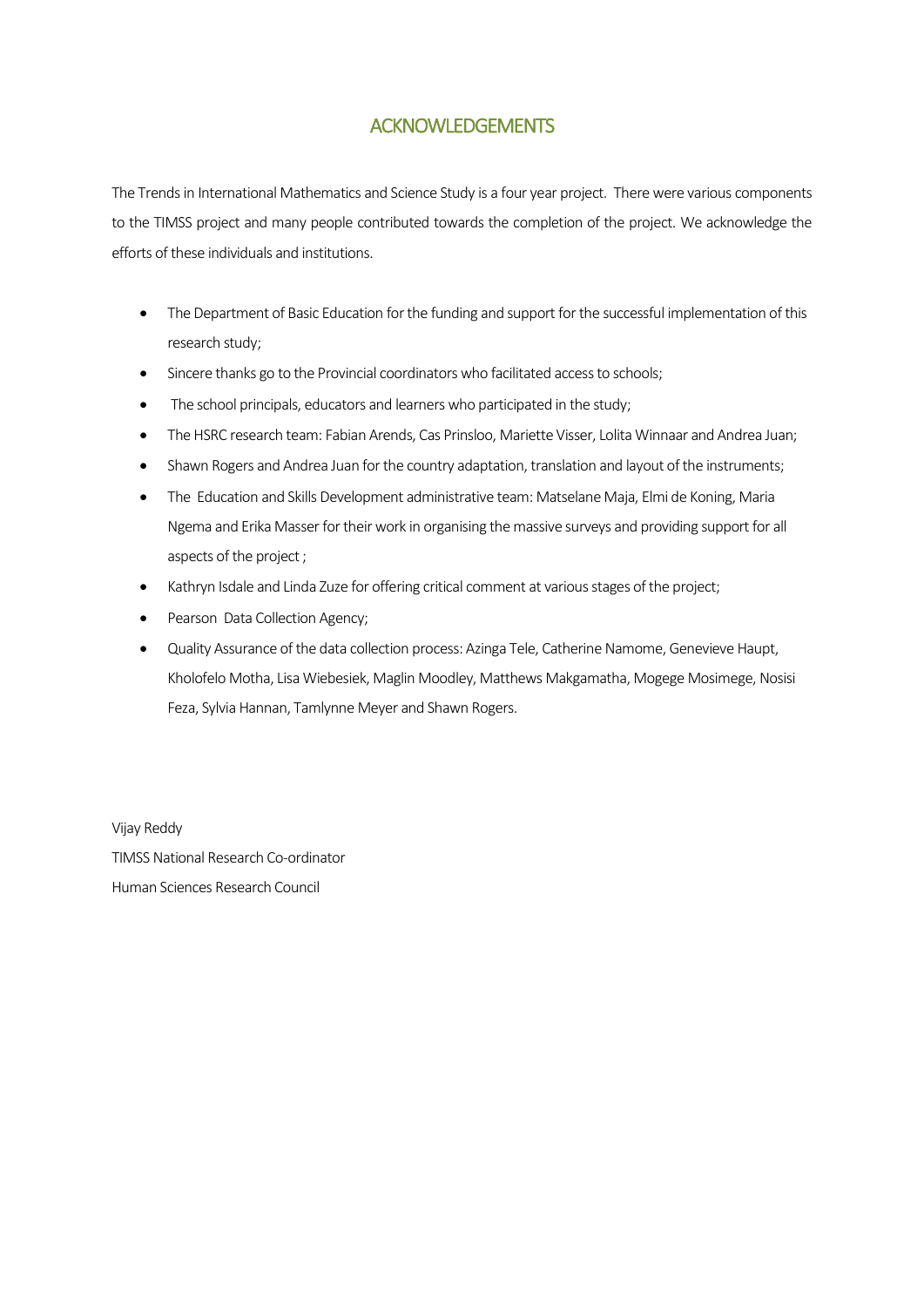# WHAT IS TIMSS?

The Trends in International Mathematics and Science Study (TIMSS) is an assessment of the mathematics and science knowledge of fourth and eighth grade students around the world. TIMSS was developed by the International Association for the Evaluation of Educational Achievement (IEA) to allow participating nations to compare students' educational achievement across borders.

TIMSS was first administered in 1995, and every four years thereafter – 1999, 2003, 2007, 2011 and 2015. For participating countries TIMSS provides a series of trend measures. Fifty-nine countries and nations and 425 000 students participated in TIMSS in 2015.

TIMSS is designed to align broadly with mathematics and science curricula in the participating countries. The results, therefore, suggest the degree to which students have learned the mathematics and science concepts and skills likely to have been taught in school. TIMSS also collects background information on students, teachers and schools to allow cross-national comparison of educational contexts that may be related to student achievement.

TIMSS estimates mathematics and science achievement and attempts to explain students' performance using contextual information. The TIMSS design also offers participating countries an opportunity to measure changes over time. The goal of the study is to help countries make informed decisions about how to improve teaching and learning in mathematics and science.

## TIMSS assessment framework

TIMSS uses the curriculum as the major organising concept in considering how educational opportunities are provided to students and the factors that influence the way students use these opportunities. The TIMSS Assessment Model has three aspects: the intended curriculum, the implemented curriculum, and the attained curriculum. The intended curriculum refers to the mathematics and science that students are expected to learn as defined in countries' curriculum policies, which are referred to as the Curriculum Assessment Policy Statements (CAPS) in the South African context. The implemented curriculum refers to the way the educational system should be organised to facilitate this learning (what is actually taught in classrooms, the characteristics of those teaching the learning content, and how it is delivered) and the attained curriculum refers to what students have learned and what they think about learning these subjects.

## TIMSS 2015 in South Africa

The TIMSS 2015 sample for South Africa was drawn from the 2013 Department of Basic Education list of all schools in South Africa, which comprised 10 009 schools (9 099 public and 910 independent schools), that offered Grade 9 classes. Statistics Canada drew the South African sample by using the province, school type (public and independent) and language of learning and teaching (Afrikaans, English and dual medium) as stratification variables. A total of 300 schools were sampled, of which 292 agreed to participate in the study. A total of 12 514 learners, 334 mathematics and 331 science teachers participated in the study conducted by the Human Sciences Research Council.

Internationally, TIMSS is tested at the Grade 8 level. However, the earlier South African data showed that a high number of learners did not attempt to answer many of the items, which made estimating achievement scores extremely difficult. To provide better estimates, in 2003 South Africa assessed Grade 8 and 9 learners, and in TIMSS 2011 and 2015 we assessed Grade 9 learners.

# Why TIMSS for South Africa?

Mathematics and science competence is important for social and economic development. It is therefore important for a country to measure and monitor the performance of its learners in these key subject areas in order to assess the health of the educational system.

TIMSS is a widely recognised international testing programme aimed largely at assessing whether countries are making progress in education over time. Trend data from TIMSS questionnaires provide a dynamic picture of changes in the implementation of educational policies and practices and help to raise new issues relevant to improvement efforts.

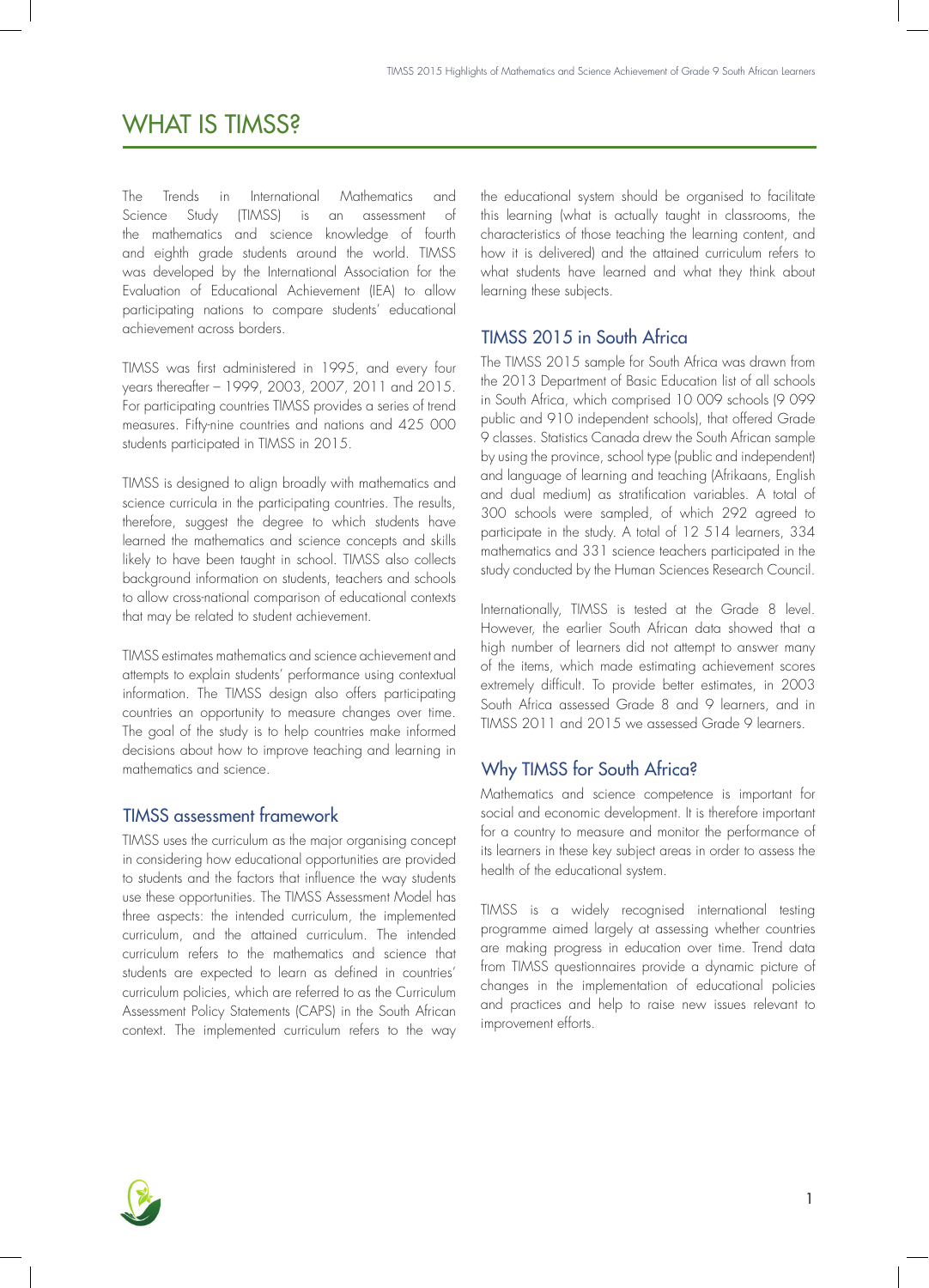# 1. SOUTH AFRICAN MATHEMATICS AND SCIENCE ACHIEVEMENT IN RELATION TO PARTICIPATING **COUNTRIES**

Thirty-six countries participated in TIMSS 2015 at the Grade 8 level and three countries at the Grade 9 level (Norway, Botswana and South Africa). We will describe the achievement scores using three measures, namely (i) average mathematics and science scale scores in TIMSS 2015 for participating countries; (ii) change in mathematics and science achievement scores for countries which participated in TIMSS 2003 and TIMSS 2015 and (iii) the TIMSS benchmarks to present the mathematics and science achievement profile of selected countries.

## South African mathematics and science achievement

Tables 1 and 2 describe the TIMSS mathematics and science scale scores and standard errors for the 39 participating countries in rank order. The TIMSS achievement scale has been set with a centrepoint of 500 and a standard deviation of 100.

For mathematics, the top five ranked countries were from East Asia – Singapore (621), the Republic of Korea (606), Chinese Taipei (599), Hong Kong SAR (594) and Japan (587). The five lowest performing countries were Botswana (391), Jordan (386), Morocco (384), South Africa (372) and Saudi Arabia (368). Of these five countries, the only country with a statistically significantly different score to that of South Africa was Botswana.

For science, four of the top five ranked countries were from East Asia – Singapore (597), Japan (571), Chinese Taipei (569), the Republic of Korea (556) and Slovenia (551). The five lowest performing countries were Saudi Arabia (396), Morocco (393), Botswana (392), Egypt (371) and South Africa (358).

The top-performing countries were from Asia and the Northern Hemisphere and the lowest performing countries were Middle-Eastern and African.

## Change in TIMSS performance from 2003 to 2015

We analysed the change in TIMSS mathematics and science scores for the 25 countries that participated in TIMSS 2003 and TIMSS 2015. Bars to the right in Figure 1 indicate the increase in scores from TIMSS 2003 to TIMSS 2015, and bars to the left show a decrease in scores. The length of the bar represents the amount by which the country score has changed.

Of the 25 countries included in the analysis, 19 improved in mathematics scores between the two cycles and five decreased (New Zealand by 1 point, Egypt by 14 points, Hungary by 15 points, Jordan by 38 points, and Malaysia by 43 points). For science, there was decrease in the achievement scores of 12 countries.

South Africa has shown the biggest positive change, with an improvement of 90 points in science and 87 points in mathematics. South Africa started with very low performance scores in 2003 and this upward shift translates to an overall performance improvement by approximately two grade levels between 2003 and 2015.

#### Mathematics and science achievement profile using the TIMSS 2015 benchmarks

TIMSS created a set of international benchmarks to provide countries with more meaningful descriptions of what learners know. TIMSS defines four categories of benchmarks, namely: scores between 400 and 475 points are classified as achievement at a low level, scores between 475 and 550 points as achievement at an intermediate level, scores from 550 to 625 points as achievement at a high level and scores above 625 points as achievement at an advanced level.

Figure 2 describes the performance profile using the TIMSS international benchmarks for a selection of countries that participated in TIMSS 2015. We illustrate the performance of the five highest performing countries, five countries around the centrepoint and the five lowest performing countries. Each set of countries has a different performance profile.

In the five highest performing countries, almost all learners scored above the low TIMSS benchmark of 400 points. Over three-quarters of these learners achieved scores above 550 (high benchmark) points.

In the five countries performing close to the centrepoint, between 9% and 16% of learners performed below the 400 point mark. Close to 30% of these learners achieved scores above 550 points (high benchmark). In the five lowest performing countries, between half and two-thirds of the learners scored below 400 points (they did not

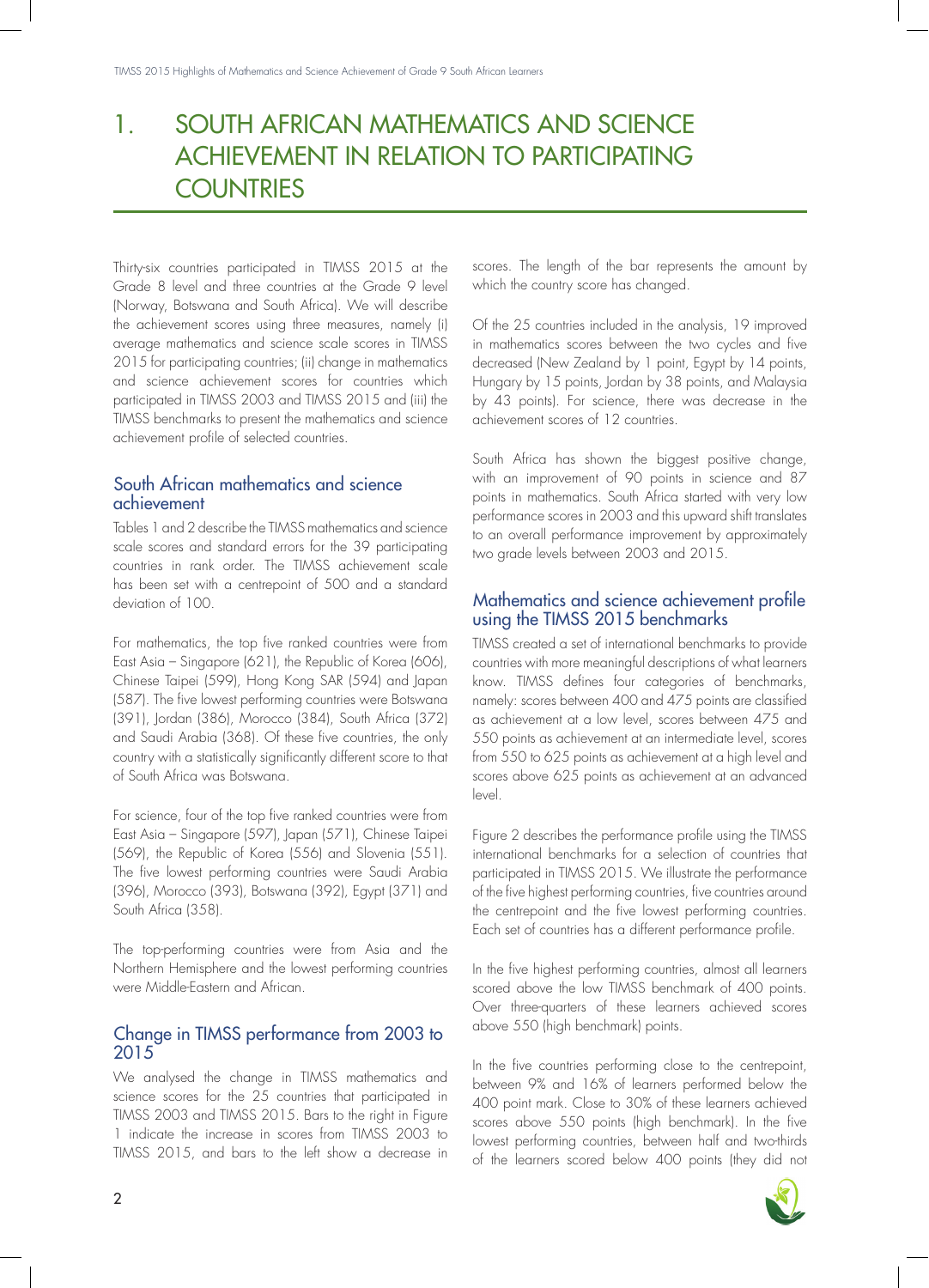achieve the minimum competency). In these countries, less than 20% of learners scored above 475 points (intermediate benchmark). While South Africa is one of the lowest performing countries, it is pleasing to note that 1% of learners scored in the advanced category (>625 points). None of the other lowest performing countries have learners scoring at the advanced level.

## **Table 1: Mathematics performance across TIMSS 2015 countries**

| Country                        | Average<br><b>Scale Score</b> | <b>SE</b> |
|--------------------------------|-------------------------------|-----------|
| Singapore                      | 621                           | (3.2)     |
| Korea, Rep. of                 | 606                           | (2.6)     |
| Chinese Taipei                 | 599                           | (2.4)     |
| Hong Kong SAR                  | 594                           | (4.6)     |
| Japan                          | 586                           | (2.3)     |
| <b>Russian Federation</b>      | 538                           | (4.7)     |
| Kazakhstan                     | 528                           | (5.3)     |
| Canada                         | 527                           | (2.2)     |
| Ireland                        | 523                           | (2.7)     |
| <b>United States</b>           | 518                           | (3.1)     |
| England                        | 518                           | (4.2)     |
| Slovenia                       | 516                           | (2.1)     |
| Hungary                        | 514                           | (3.8)     |
| Norway (9)                     | 512                           | (2.3)     |
| Lithuania                      | 511                           | (2.8)     |
| Israel                         | 511                           | (4.1)     |
| Australia                      | 505                           | (3.1)     |
| Sweden                         | 501                           | (2.8)     |
| <b>TIMSS Scale Centrepoint</b> | 500                           |           |
| Italy                          | 494                           | (2.5)     |
| Malta                          | 494                           | (1.0)     |
| New Zealand                    | 493                           | (3.4)     |
| Malaysia                       | 465                           | (3.6)     |
| <b>United Arab Emirates</b>    | 465                           | (2.0)     |
| Turkey                         | 458                           | (4.7)     |
| Bahrain                        | 454                           | (1.4)     |
| Georgia                        | 453                           | (3.4)     |
| Lebanon                        | 442                           | (3.6)     |
| Qatar                          | 437                           | (3.0)     |
| Iran, Islamic Rep. of          | 436                           | (4.6)     |
| <b>Thailand</b>                | 431                           | (4.8)     |
| Chile                          | 427                           | (3.2)     |
| <b>Oman</b>                    | 403                           | (2.4)     |
| Kuwait                         | 392                           | (4.6)     |
| Egypt                          | 392                           | (4.1)     |
| Botswana (9)                   | 391                           | (2.0)     |
| Jordan                         | 386                           | (3.2)     |
| Morocco                        | 384                           | (2.3)     |
| South Africa (9)               | 372                           | (4.5)     |
| Saudi Arabia                   | 368                           | (4.6)     |

#### **Table 2: Science performance across TIMSS 2015 countries**

| Country                        | Average<br><b>Scale Score</b> | <b>SE</b> |
|--------------------------------|-------------------------------|-----------|
| Singapore                      | 597                           | (3.2)     |
| Japan                          | 571                           | (1.8)     |
| Chinese Taipei                 | 569                           | (2.1)     |
| Korea, Rep. of                 | 556                           | (2.2)     |
| Slovenia                       | 551                           | (2.4)     |
| Hong Kong SAR                  | 546                           | (3.9)     |
| <b>Russian Federation</b>      | 544                           | (4.2)     |
| England                        | 537                           | (3.8)     |
| Kazakhstan                     | 533                           | (4.4)     |
| Ireland                        | 530                           | (2.8)     |
| <b>United States</b>           | 530                           | (2.8)     |
| Hungary                        | 527                           | (3.4)     |
| Canada                         | 526                           | (2.2)     |
| Sweden                         | 522                           | (3.4)     |
| lithuania                      | 519                           | (2.8)     |
| New Zealand                    | 513                           | (3.1)     |
| Australia                      | 512                           | (2.7)     |
| Norway (9)                     | 509                           | (2.8)     |
| <b>Israel</b>                  | 507                           | (3.9)     |
| <b>TIMSS Scale Centrepoint</b> | 500                           |           |
| Italy                          | 499                           | (2.4)     |
| Turkey                         | 493                           | (4.0)     |
| Malta                          | 481                           | (1.6)     |
| <b>United Arab Emirates</b>    | 477                           | (2.3)     |
| Malaysia                       | 471                           | (4.1)     |
| Bahrain                        | 466                           | (2.2)     |
| Qatar                          | 457                           | (3.0)     |
| Iran, Islamic Rep. of          | 456                           | (4.0)     |
| Thailand                       | 456                           | (4.2)     |
| <b>Oman</b>                    | 455                           | (2.7)     |
| Chile                          | 454                           | (3.1)     |
| Georgia                        | 443                           | (3.1)     |
| Jordan                         | 426                           | (3.4)     |
| Kuwait                         | 411                           | (5.2)     |
| Lebanon                        | 398                           | (5.3)     |
| Saudi Arabia                   | 396                           | (4.5)     |
| Morocco                        | 393                           | (2.5)     |
| Botswana (9)                   | 392                           | (2.7)     |
| Egypt                          | 371                           | (4.3)     |
| South Africa (9)               | 358                           | (5.6)     |
|                                |                               |           |

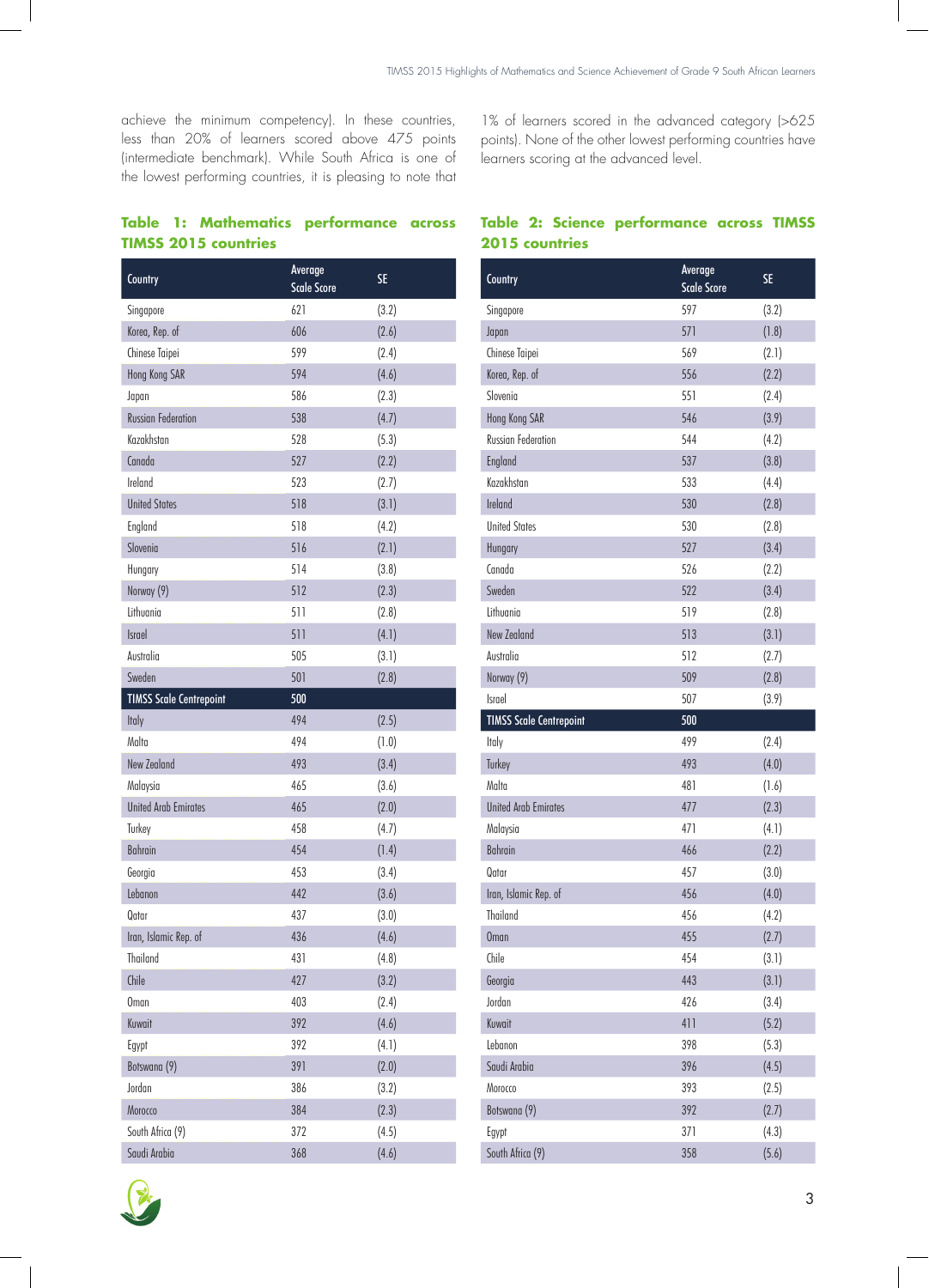

#### **Figure 1: Change in average score of selected countries from 2003 to 2015**

*\*South Africa participated at Grade 9 level in both years and Botswana tested at Grade 8 in 2003 and Grade 9 in 2015.*





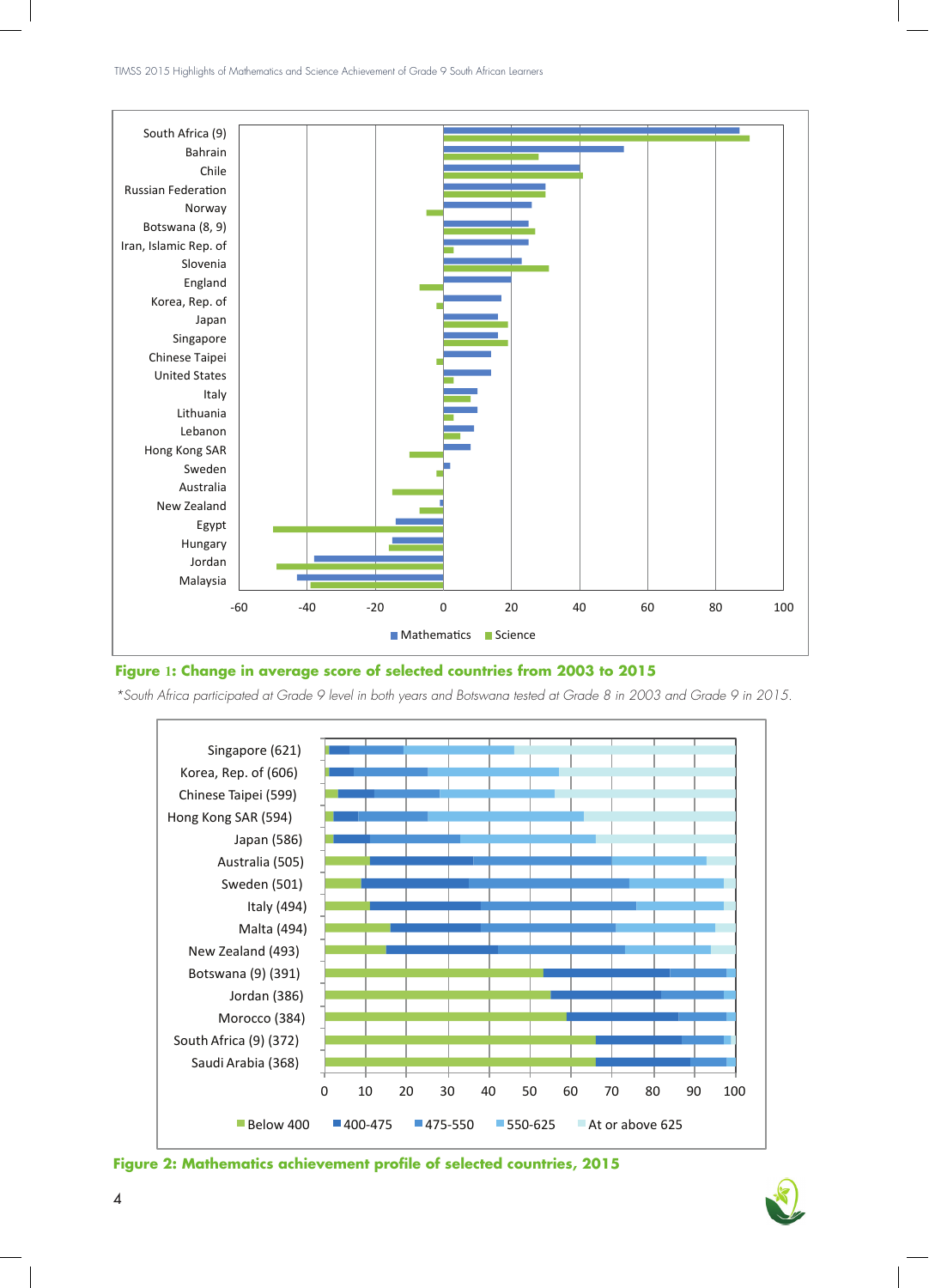# 2. SOUTH AFRICAN TIMSS 2015 PERFORMANCE AND CHANGES FROM TIMSS 2003 TO TIMSS 2015

We describe (i) South Africa's mathematics and science performance in TIMSS2015; (ii) the changes in the South African average scale score performance between TIMSS2003 and TIMSS2015 and (iii) the South African mathematics and science achievement profile in TIMSS2003, 2011 and 2015, using TIMSS benchmarks.

## South Africa's mathematics and science performance in TIMSS 2015

South Africa achieved a mathematics score of 372 (SE 4.5) and a science score of 358 (SE 5.6) in TIMSS 2015. South Africa is one of the lower performers of the 39 participating countries.

The score distribution for mathematics and science, from the 5th to 95th percentiles, was 286 points and 358 points respectively. South Africa has a wide score distribution, reflecting high educational inequalities which mirror the societal inequalities. The range of scores is greater for science than for mathematics, indicating higher inequalities for science than for mathematics.

# Performance trends from TIMSS 2003 to TIMSS 2015

The TIMSS methodology provides an opportunity for a country to measure change in its own performance over time. Figure 3 summarises the South African performance for TIMSS 2003, 2011 and 2015 for both mathematics and science.

In the TIMSS 2011 reports we showed that the South African performance for mathematics and science was the same for the 1995, 1999 and 2003 cycles (Reddy et al., 2012; Reddy et al., 2015). Between TIMSS 2003 and 2011, the mathematics and science scores improved by 67 and 64 points respectively. Between 2011 and 2015 the mathematics and science scores improved by a further 20 and 26 points respectively.



**Figure 3: Trends in Grade 9 mathematics and science performance, 2003, 2011 and 2015**

95% Con fidence Interval for Average (±2SE)

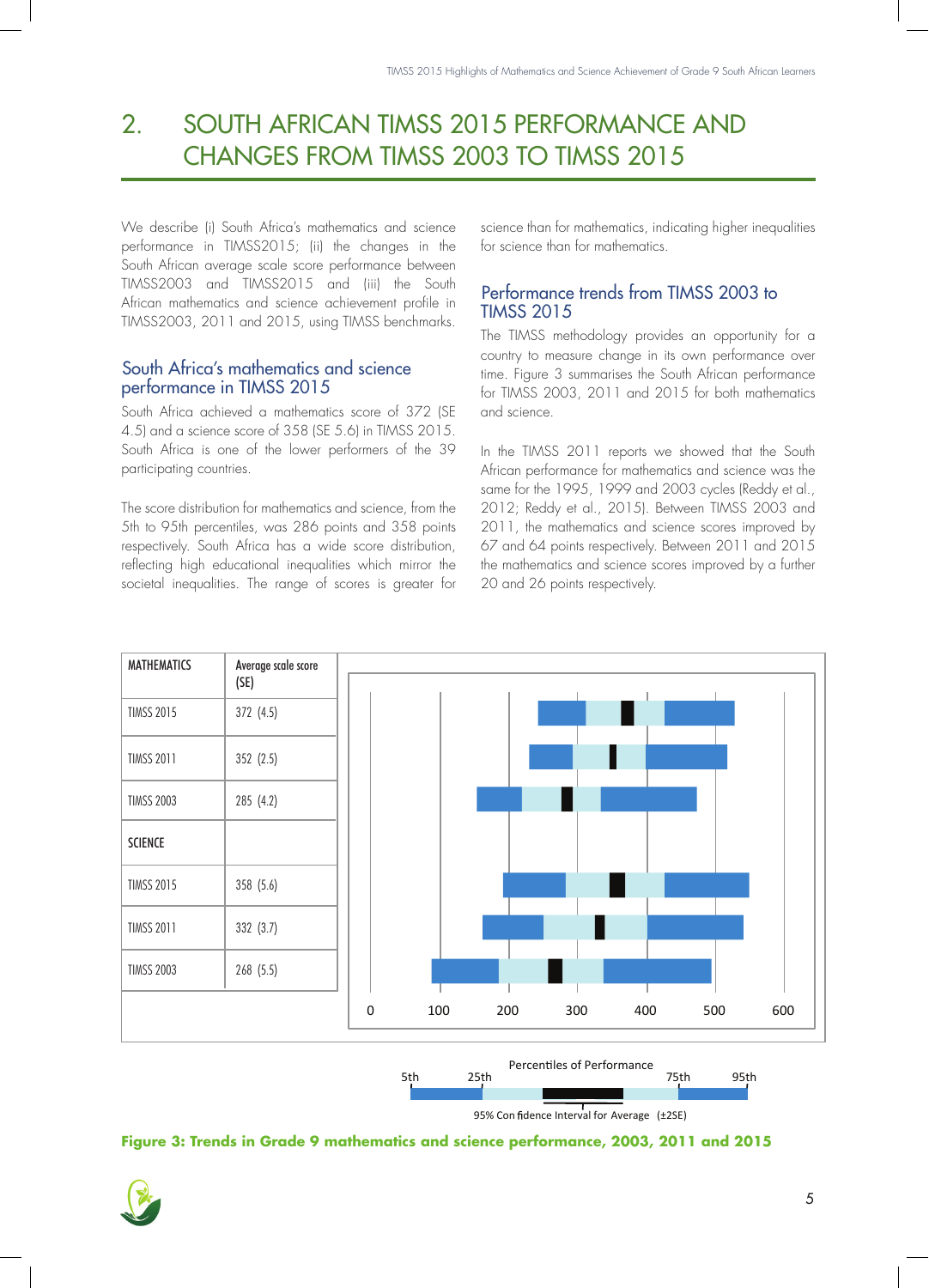Three findings are particularly noteworthy when considering the TIMSS performance from 2003 to 2015.

- Over this period, there was an improvement of 87 points for mathematics and 90 points for science, more than for any other country with comparable data. This is equivalent to an improvement in performance of approximately two grades.
- The highest gains were achieved at the lower end of the achievement distribution, which means that those with the lowest levels of achievement are improving.
- The percentile graph (shown in Figure 3) provides information regarding the overall shape and size of the achievement distribution. The longer the line, the wider the variation in scores, which, in turn, suggests big educational inequalities. The distribution of scores is still wide, but has narrowed from 2003 to 2011, and again to 2015, showing a narrowing of the gap between the top and the bottom performers. This is true for both mathematics and science. Educational inequalities are decreasing, albeit slowly.

#### Mathematics and science achievement profile at the TIMSS benchmarks

To provide a more textured picture of South African performance, in addition to the four international benchmarks described above, we have included a fifth South African category. The fifth category refers to the percentage of learners who achieved between 325 and 400 score points. We call this group the *potential* group, as these learners have the potential to improve their scores to above 400 points. Figure 4 illustrates the South African profile at the different TIMSS benchmarks (including the South African potential group) for mathematics and science for 2003, 2011 and 2015.

In 2015, 34% of mathematics learners and 32% of science learners achieved a score of over 400 points. This means that only one-third of South African Grade 9 learners demonstrated achievement at the minimal level in mathematics and science. These learners form the pool who could choose mathematics and science as a school subject in the post-Grade 9 phase. The encouraging news is that 3.2% of mathematics learners and 4.9% of science learners can be categorised at the high levels of achievement (i.e. scoring over 550).

However, it is an interesting exercise to examine the change in the percentage of South African learners who performed above the 400 point TIMSS benchmark for mathematics and science between 2003 and 2015.

In 2003, a mere 10.5% of mathematics learners achieved a score above 400 points. This increased to 24.5% in 2011 and to 34.3% in 2015. Therefore, between 2003 and 2015 there was an increase of 24 percentage points in the number of learners scoring above 400. Science scores followed a similar pattern. In 2003, 13.1% of science learners achieved a score of over 400. This percentage increased to 25.2% in 2011 and to 32.3% in 2015. Between 2003 and 2015 there was an increase of 19 percentage points.



**Figure 4: Percentage learners performing at the benchmarks, 2003, 2011 and 2015**

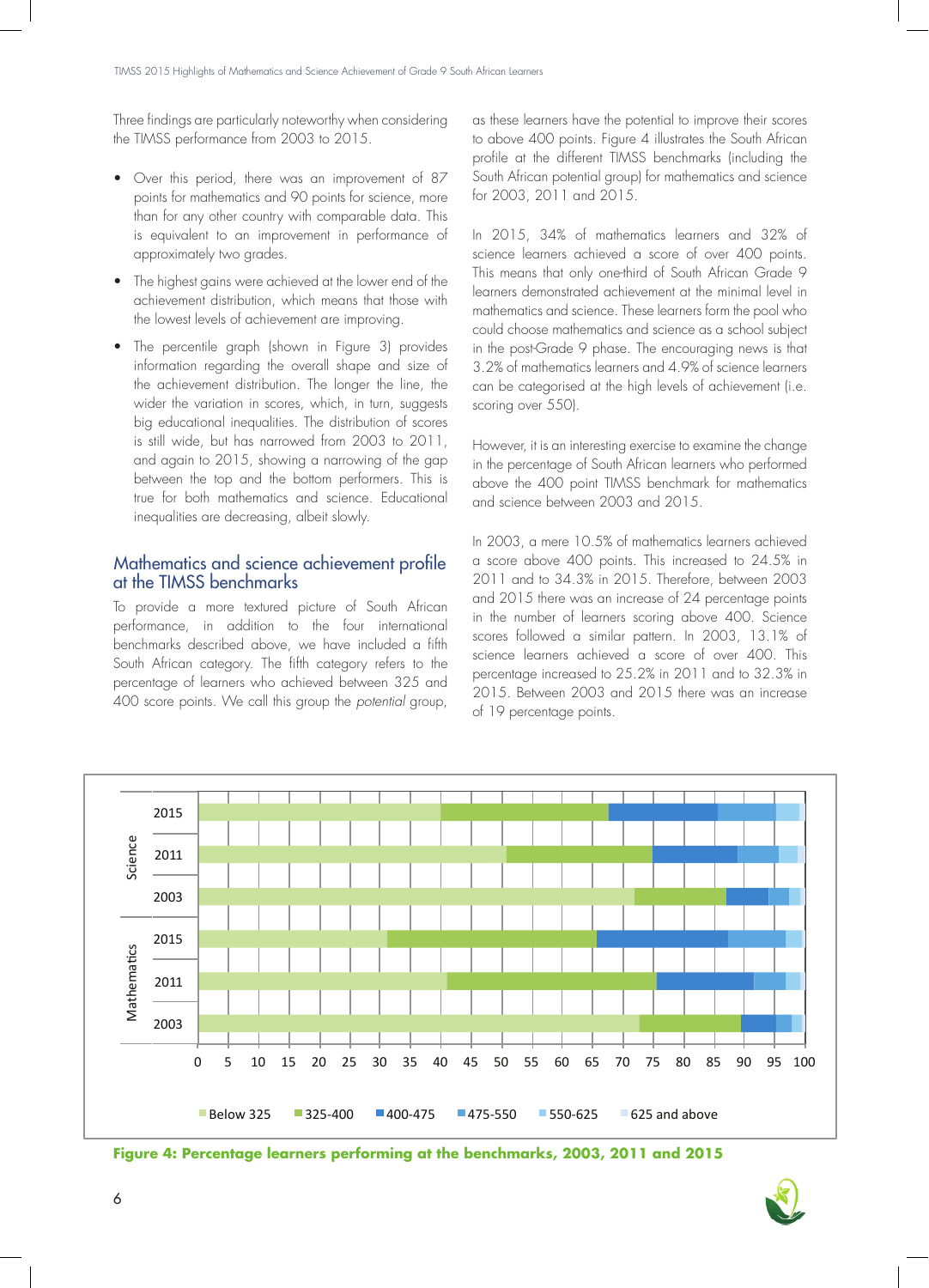It is also interesting to observe the changes in the proportion of learners scoring below 325 points (the South Africa defined benchmark). In 2003, 73% of Grade 9 mathematics learners and 72% of Grade 9 science learners scored below 325 points. This has decreased to 31% of mathematics learners and 40% of science learners in 2015. Performance in mathematics and science appears to have shifted from a *very low level to a low level*.

# 3. MATHEMATICS AND SCIENCE PERFORMANCE BY PROVINCE AND SCHOOL TYPE

#### Achievement by school type: Public feepaying schools, public no-fee schools and independent schools

The South African schooling system is made up of 7% independent schools and 93% public schools. South Africa is a highly unequal society and there is high variation in the physical conditions of schools and the contexts in which they are located. This variation is captured by the poverty index of schools (quintile ranking 1 to 5). As part of the government's pro-poor strategy to support education, schools in Quintiles 1, 2 and 3 receive subsidies that make it possible to exempt learners from paying fees. Thus, public schools are differentiated into fee-paying schools and nofee schools. Of the learners who participated in TIMSS 2015, 65% attended public no-fee schools, 31% public fee-paying schools and 4% independent schools.

Figure 5 shows the average learner scores in mathematics and science for learners in the three school types for TIMSS 2011 and TIMSS 2015.

The average mathematics and science scores for each of the school types are significantly different, with public no-fee schools recording the lowest performance. In TIMSS 2015, the mathematics scores and standard errors for the different school types are: public no-fee schools 341 (3.3) points, public fee-paying schools 423 (10.0) and independent schools 477 (11.5). For science the average scores are: public no-fee schools 317 (4.2), public fee-paying schools 425 (11.9) and independent schools 485 (11.8).

Figure 5 also shows how the increases in TIMSS scores from 2011 to 2015 play out differently across the different school types, with learners in public schools achieving the larger gains:

• The achievement scores of learners who attended public no-fee schools increased by 17 and 23 points for mathematics and science, respectively.



**Figure 5: Performance by school type, 2011 and 2015 (with centrepoint of 500)**

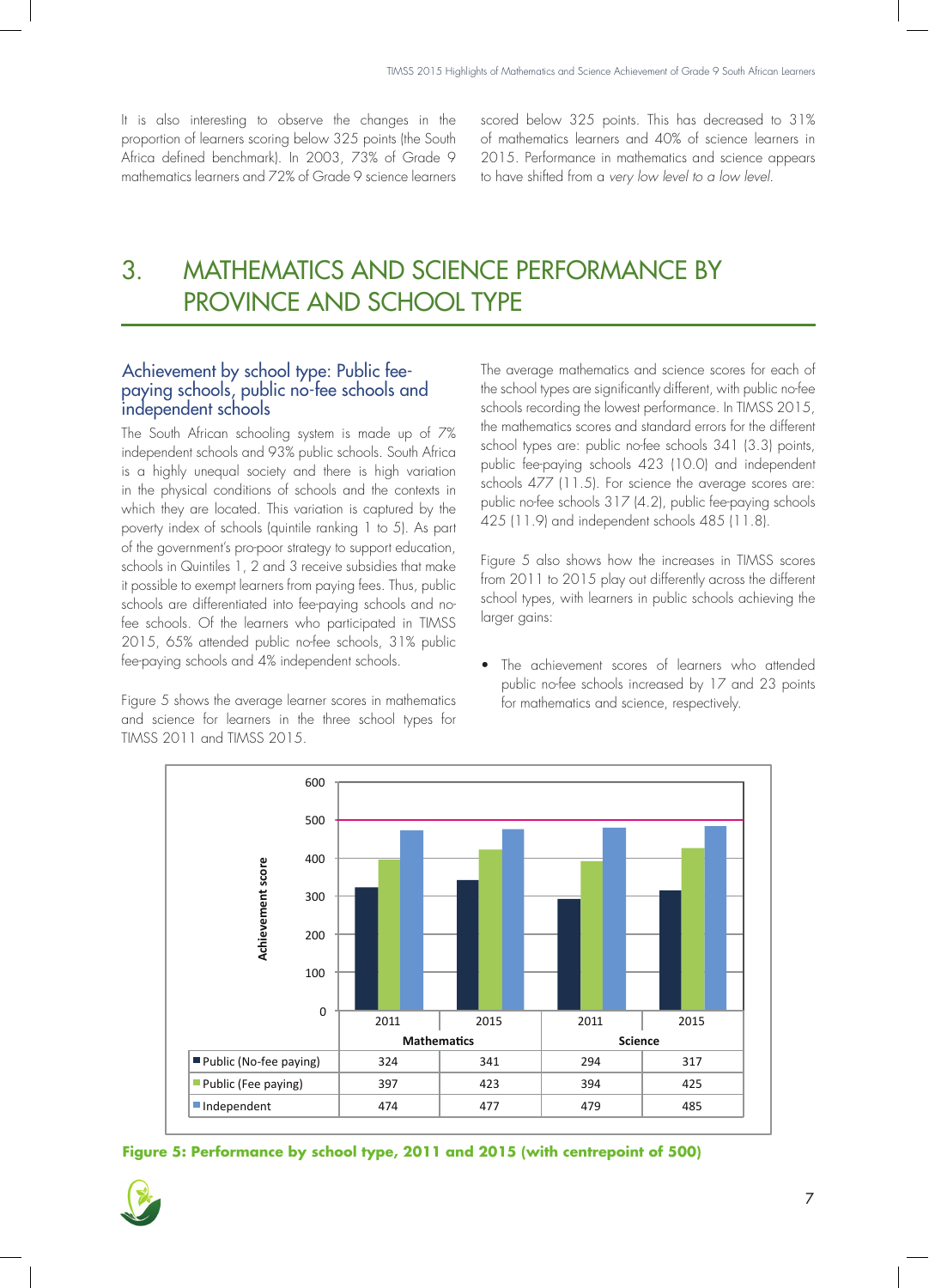- Learners who attended public fee-paying schools increased their scores by 26 and 31 points for mathematics and science, respectively.
- Learners who attended independent schools increased their scores by 4 and 6 points for mathematics and science, respectively. This difference is not statistically significant.
- It is particularly noteworthy that the average scores of the more affluent school types (the independent and the public fee-paying schools) did not reach the centrepoint score of 500.
- The gap between the average mathematics performance of public fee-paying and independent schools narrowed from three-quarters of a standard deviation in 2011 to half a standard deviation in 2015. The gap between public fee-paying and no-fee schools remains at threequarters of a standard deviation for mathematics and one standard deviation for science.

# School type profiles described by international benchmarks

Figure 6 shows the percentage of learners who performed at the different TIMSS benchmarks for mathematics and science by school type for 2011 and 2015.

In 2015, more learners reached the low benchmark of 400 score points in both subjects than in 2011. Nineteen percent of learners in public no-fee schools; 60% of learners in public fee-paying schools; and 81% of learners in independent schools performed at or above the 400 point benchmark in mathematics. Similar figures for science were 16%, 58% and 81% of learners in public no-fee schools, public fee-paying schools and independent schools, respectively. It is a major concern that less than one in five learners in no-fee schools achieved a score of over 400.

Forty percent of mathematics learners and 30% of science learners who attended no-fee public schools achieved a score of between 325 and 400 points. These learners make up the potential category and could move up to a score of 400.

While the profile of the mathematics and science performance levels changed in all school types from 2011 to 2015, it is clear that the public no-fee schools still need the most interventions to improve their performance.

## Mathematics and science achievement by province

In South Africa, the national Department of Basic Education (DBE) shares responsibility for basic schooling with



**Figure 6: Percentage learners performing at the TIMSS benchmarks for mathematics and science by school type, 2011 and 2015 (including SA highest potential group)**

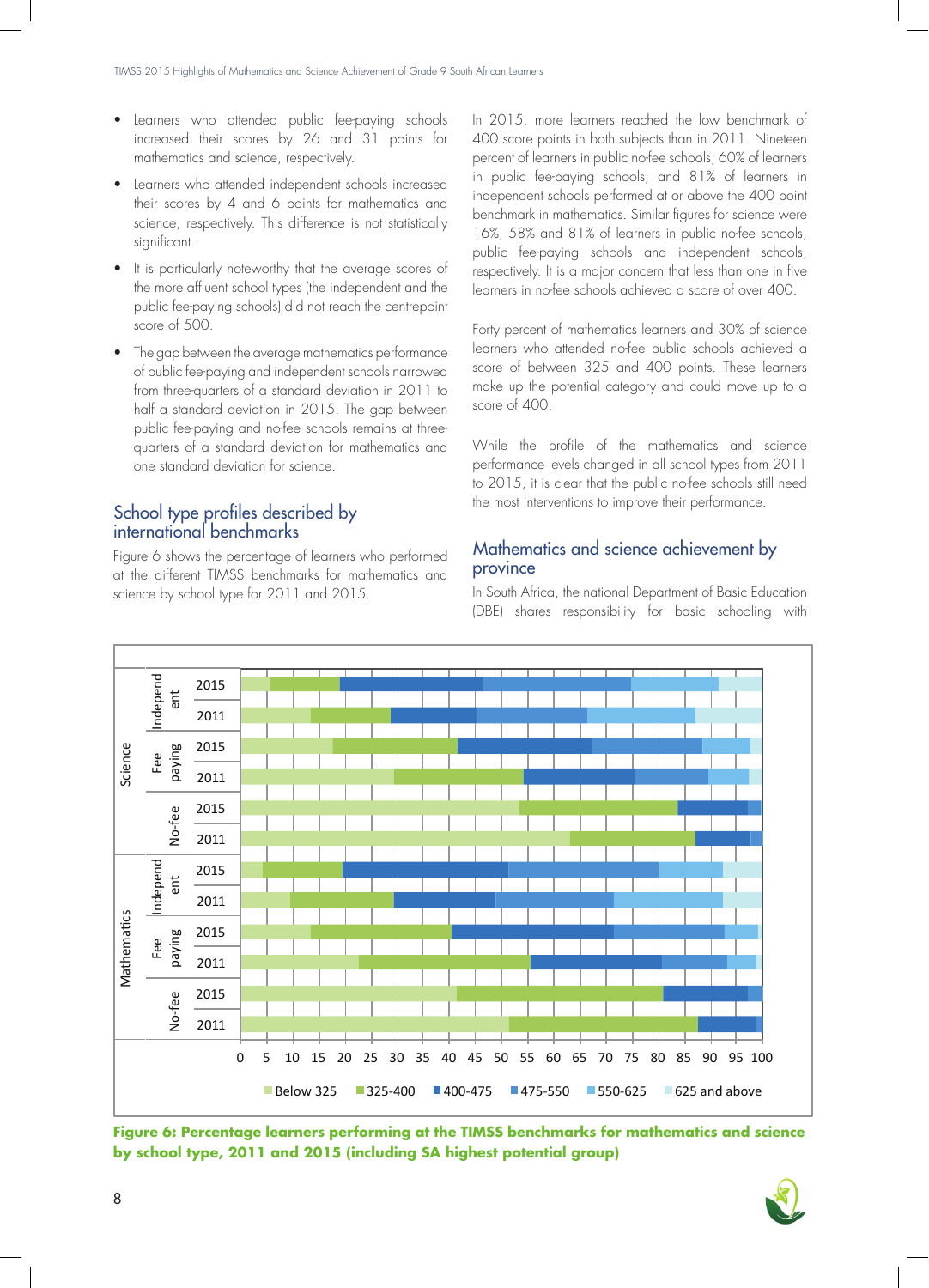

**Figure 7: TIMSS 2015 provincial mathematics and science performance, with standard error**

provincial departments, as it is the task of each provincial department to finance and manage its schools directly. Given the responsibilities of the provincial departments of education, it is useful to report on provincial performances. TIMSS oversampled the number of schools and learners so that reliable estimates of provincial performances could be provided. The TIMSS 2015 provincial mathematics and science performance is shown in Figure 7.

The rank order of the provinces for TIMSS 2015 mathematics was: Gauteng with a score of 408 (11.4), Western Cape 391(11.0), Mpumalanga 370 (7.8), KwaZulu-Natal 369 (11.8), Free State 367 (12.5), Northern Cape 364 (7.2), Limpopo 361 (13.4), North West 354 (7.9), and Eastern Cape 346 (14.4).

The rank order of the provinces for TIMSS 2015 science was: Gauteng with a score of 405 (13.8), Western Cape 388 (12.7), Northern Cape 356 (8.9), KwaZulu-Natal 352 (14.7), Free State 351 (15.3), Mpumalanga348 (9.6), Limpopo 339 (15.8), North West 335 (10.0), and Eastern Cape 328 (17.6).

#### Changes in mathematics and science scores from TIMSS 2003 to TIMSS 2015

The increase in the national average mathematics and science scores from TIMSS 2003 to TIMSS 2011 to TIMSS 2015 is reflected by an increase in the scores of most provinces. The change in mathematics and science performance from TIMSS 2003 to TIMSS 2015 is shown in Figure 8.



In 2003, the difference in performance between the highest and lowest performing provinces was 170 points for mathematics and 205 points for science. This difference decreased in 2011, to 88 points for mathematics and 127 points for science. In 2015, the difference decreased further to 62 points for mathematics and 77 points for science. This improvement by the lower performing provinces points to a move towards more equitable achievement across the provinces.

Since 2003, the average scale score has increased in eight provinces for mathematics and seven provinces for science. Limpopo has shown the highest average score increase in mathematics and science, namely 117 points and 123 points, respectively. The Western Cape has shown a statistically significant decline in the average scores in both mathematics and science of 23 points and 33 points, respectively. Later, we see how the profile of learners has changed, which could provide an explanation for the changes in the performance of the provinces.

## Performance at the TIMSS benchmarks by province

In Figure 9, the provincial mathematics achievement is described in terms of the TIMSS benchmarks. In 2015, the list of provinces, in order of highest to lowest percentage of learners who performed above the 400 TIMSS points mark for mathematics was: Gauteng (49% of learners), Western Cape (44%), KwaZulu-Natal (34%), Free State (32%), Mpumalanga (31%), Limpopo (29%), Northern Cape (28%), North West (25%) and Eastern Cape (24%).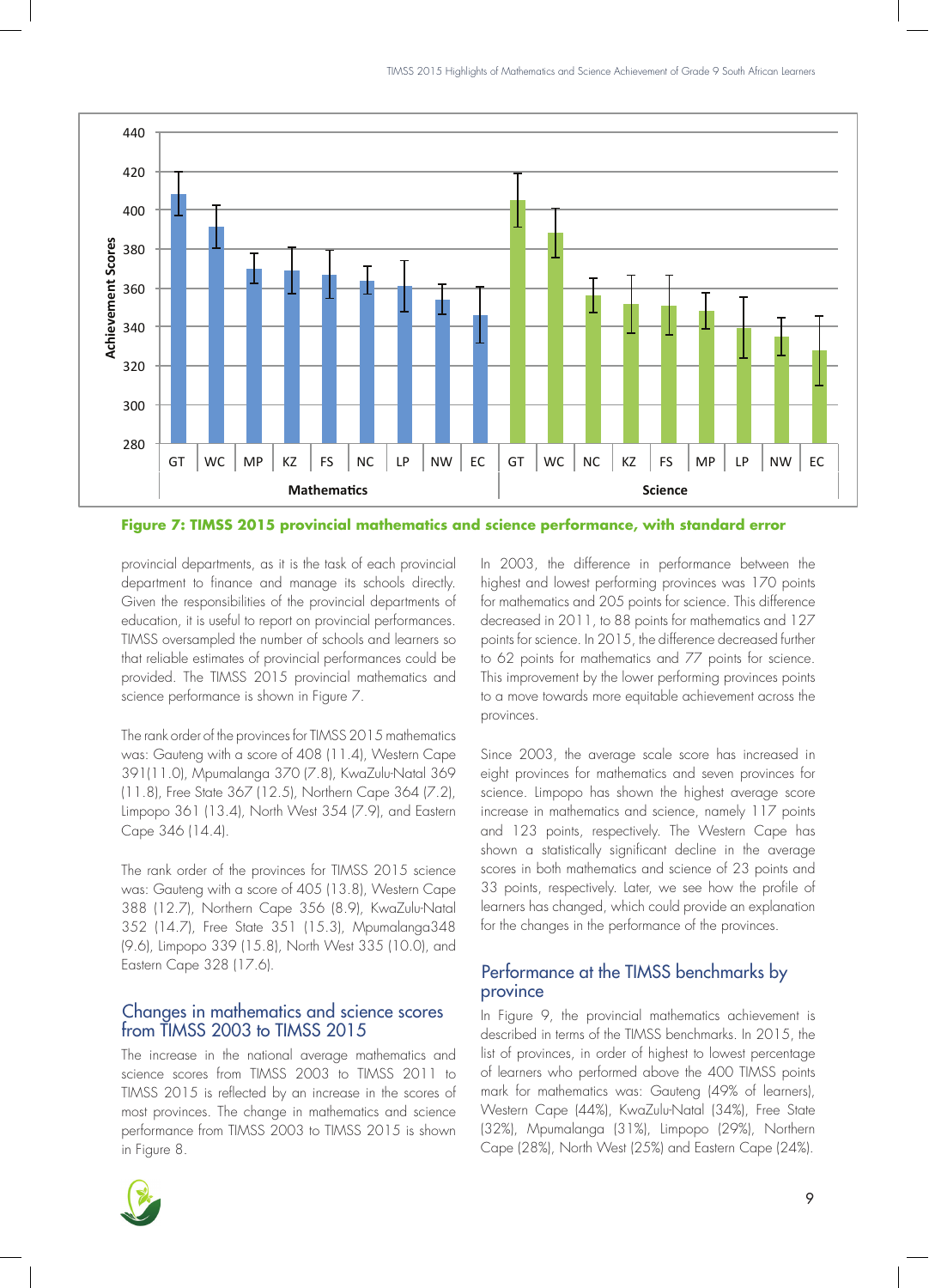

**Figure 8: Difference in provincial performance in mathematics and science from 2003 to 2015**



**Figure 9: Percentage of learners performing at the TIMSS benchmarks in mathematics by province, 2015**

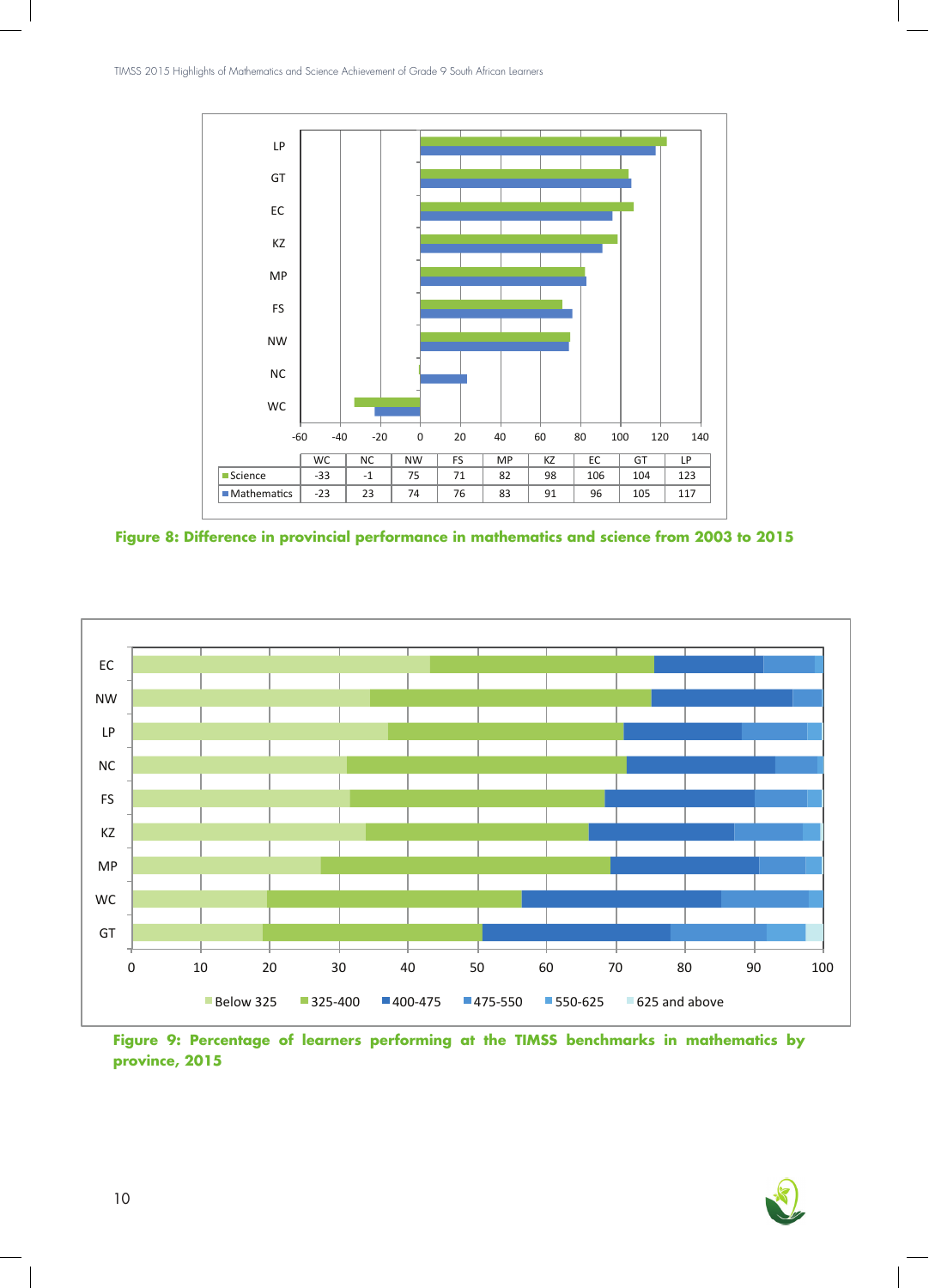

**Figure 10: Percentage of learners performing at the TIMSS benchmarks for science by province, 2015**

In Figure 10 the science achievement of the various provinces is described in terms of performance at the TIMSS benchmarks. In 2015, the list of provinces, in order of highest to lowest percentage of learners who performed at or above the 400 TIMSS points mark for science was: Gauteng (48% of learners), Western Cape (44%), KwaZulu-Natal (31%), Free State (30%), Northern Cape (29%), Limpopo (27%), Mpumalanga (26%), Eastern Cape (23%) and North West (22%).

A high proportion of learners, especially for mathematics, scored between 325 and 400 points, and could be encouraged, with the appropriate interventions, to move above the 400 point mark.

# 4. HOW LEARNERS LIVE AND LEARN

Education and learning are shaped by home, school and community environments and the interactions therein. Understanding the relationships between key characteristics from these different contexts and learner achievement provides important signals about how science and mathematics skills develop and the possible angles for policy leverage to improve overall mathematical and scientific skills.

Figure 11 shows the provincial profile of selected home characteristics for TIMSS 2003, 2011 and 2015.

#### Home environment

The *number of books at home* is an indication of the socioeconomic status of learners. Having more books at home



is positively related to higher performance. The difference in the average performance of learners with fewer than 25, versus more than 25, books at home is 47 points for mathematics and 58 points for science. Only one-fifth of the learners reported having more than 25 books at home in 2015.

The *highest educational level of the household* is positively associated with learner performance. The difference in performance for households with a post-matric qualification and those without is 43 points for mathematics and 55 points for science. The educational level of parents is reported to have improved considerably between 2003 and 2015 (cautionary note: this measure was reported by the learners with 17% indicating '*I don't know*'). This pattern was observed in all provinces except the Western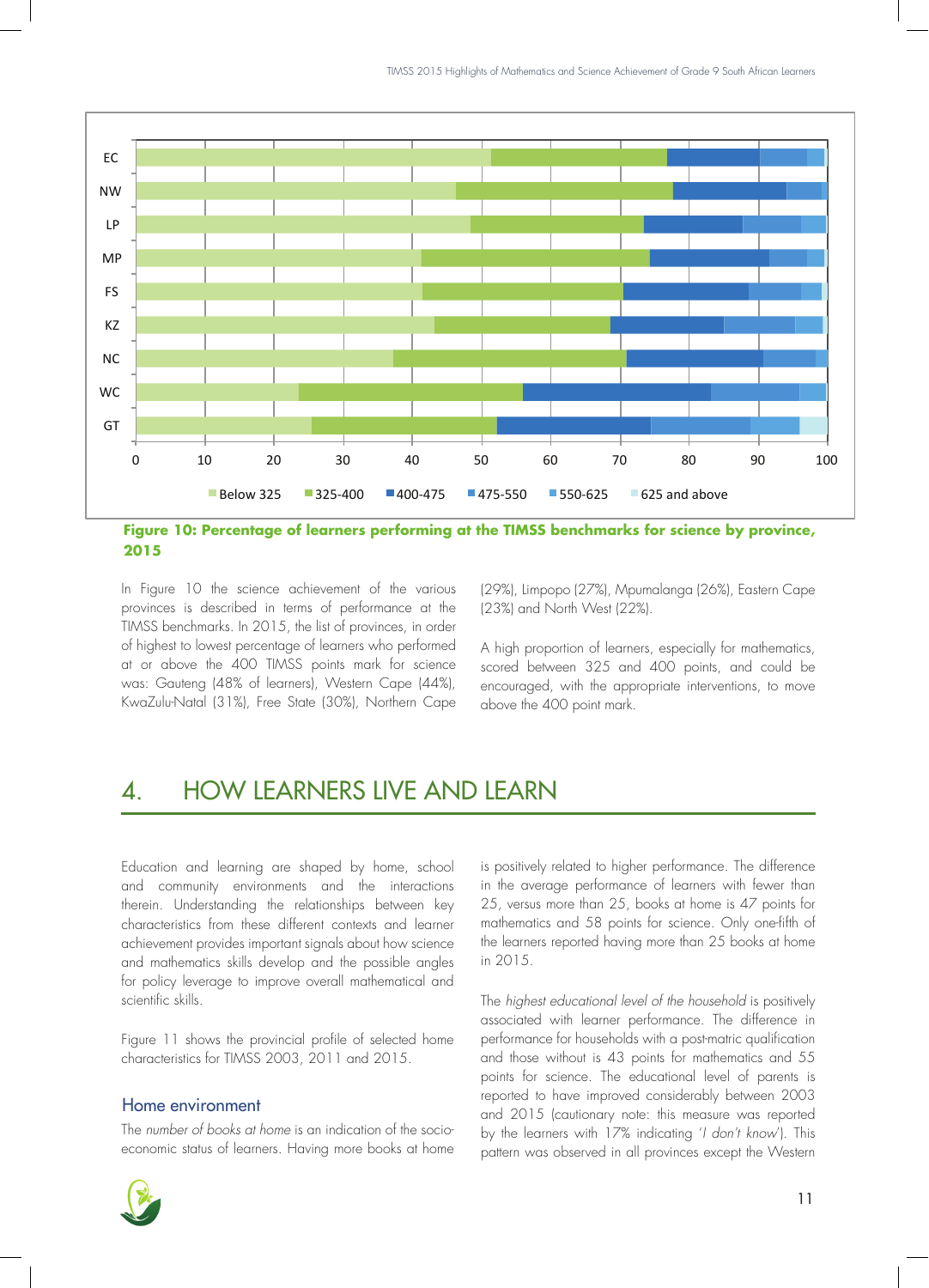|             | % of learners with more than 25 books at home |      |    |      |    |  | % of learners with either of their parents or<br>caregivers having an education above Gr 12 |  |                 |  |      |  | % of learners who always or almost always<br>speak the language of the test at home |      |    |      |    |  |
|-------------|-----------------------------------------------|------|----|------|----|--|---------------------------------------------------------------------------------------------|--|-----------------|--|------|--|-------------------------------------------------------------------------------------|------|----|------|----|--|
|             | 2003                                          | 2011 |    | 2015 |    |  | 2003                                                                                        |  | 2011            |  | 2015 |  | 2003                                                                                | 2011 |    | 2015 |    |  |
| <b>WC</b>   | 39                                            |      | 30 |      | 17 |  | 34                                                                                          |  | 33              |  | 26   |  | 74                                                                                  |      | 68 |      | 65 |  |
| lG1         | 22                                            |      | 30 |      | 25 |  | 26                                                                                          |  | 37              |  | 48   |  | 27                                                                                  |      | 36 |      | 39 |  |
| <b>NC</b>   | 24                                            |      | 24 |      | 17 |  | 19                                                                                          |  | 29              |  | 30   |  | 77                                                                                  |      | 68 |      | 58 |  |
| l FS        | 21                                            |      | 20 |      | 21 |  | 22                                                                                          |  | 30 <sup>1</sup> |  | 40   |  | 23                                                                                  |      | 25 |      | 24 |  |
| <b>NW</b>   | 29                                            |      | 25 |      | 19 |  | 23                                                                                          |  | 29              |  | 36   |  | 15                                                                                  |      | 20 |      | 22 |  |
| <b>MP</b>   | 23                                            |      | 23 |      | 23 |  | 25                                                                                          |  | 26              |  | 37   |  | 16                                                                                  |      | 17 |      | 19 |  |
| kz          | 24                                            |      | 17 |      | 16 |  | 25                                                                                          |  | 28              |  | 45   |  | 23                                                                                  |      | 17 |      | 27 |  |
| LP          | 22                                            |      | 23 |      | 21 |  | 24 <sub>1</sub>                                                                             |  | 30 <sup>1</sup> |  | 40   |  | 11                                                                                  |      | 13 |      | 18 |  |
| lec         | 17                                            |      | 14 |      | 18 |  | 16 <sup>1</sup>                                                                             |  | 25              |  | 34   |  | 18                                                                                  |      | 16 |      | 29 |  |
| Independent |                                               |      | 50 |      | 40 |  |                                                                                             |  | 60              |  | 63   |  |                                                                                     |      | 56 |      | 57 |  |
| lsa         | 24                                            |      | 23 |      | 21 |  | 24                                                                                          |  | 31              |  | 41   |  | 25                                                                                  |      | 26 |      | 31 |  |

**Figure 11: Findings on selected home characteristics, 2003, 2011 and 2015**

Cape, where household educational levels above Grade 12 decreased by eight percentage points between 2003 and 2015.

If a learner's *language of learning and teaching* (LOLT) corresponds to the language frequently spoken by the learner, a positive association with performance is noted, especially in language-intensive subjects like science. The difference in the average scores of learners who always/almost always spoke the LOLT at home and those who *sometimes* spoke the LOLT at home is 60 points for mathematics and 84 points for science. In 2015, almost one-third (31%) of learners used the LOLT at home. This is evidence of a slight improvement since 2003, when only one-quarter of learners spoke the LOLT at home. The

comparison between provinces over the period 2003– 2015 shows that in all provinces, except the Western Cape and the Northern Cape, more learners were speaking the LOLT at home by 2015. A decrease of nine and 19 percentage points was recorded for the Western Cape and the Northern Cape, respectively.

## Individuals

A *positive attitude* towards school, learning and teaching is important in achieving success at school. Learners responded to questions about their self-concept regarding their ability to learn mathematics and science. There is a positive relationship between learners' belief in their ability and their performance. In 2015, the difference between

|             |                | % of learners who are very confident<br>in mathematics | % of learners who are very confident<br>in science | % of learners who are<br>never or almost never<br>absent from school |      |    |  |
|-------------|----------------|--------------------------------------------------------|----------------------------------------------------|----------------------------------------------------------------------|------|----|--|
|             | 2011           | 2015                                                   | 2011                                               | 2015                                                                 | 2015 |    |  |
| <b>WC</b>   | 13             | 14                                                     | 18                                                 | 20                                                                   |      | 66 |  |
| GT          | 13             | 10                                                     | 23                                                 | 24                                                                   |      | 69 |  |
| NC)         | 12             | 9                                                      | 20                                                 | 22                                                                   |      | 64 |  |
| FS          | 11             | 9                                                      | 23                                                 | 23                                                                   |      | 63 |  |
| NW          | 9 <sup>1</sup> | $\overline{7}$                                         | 20                                                 | 21                                                                   |      | 59 |  |
| MP          | $\overline{ }$ | 10                                                     | 19                                                 | 22                                                                   |      | 70 |  |
| KZ          | 7              | 8                                                      | 14                                                 | 15                                                                   |      | 63 |  |
| LP          | 11             | 12                                                     | 14                                                 | 24                                                                   |      | 73 |  |
| EC          | 10             | 6                                                      | 12                                                 | 19                                                                   |      | 61 |  |
| Independent | 19             | 16                                                     | 23                                                 | 27                                                                   |      | 71 |  |
| <b>SA</b>   | 10             | 10                                                     | 17                                                 | 21                                                                   |      | 66 |  |



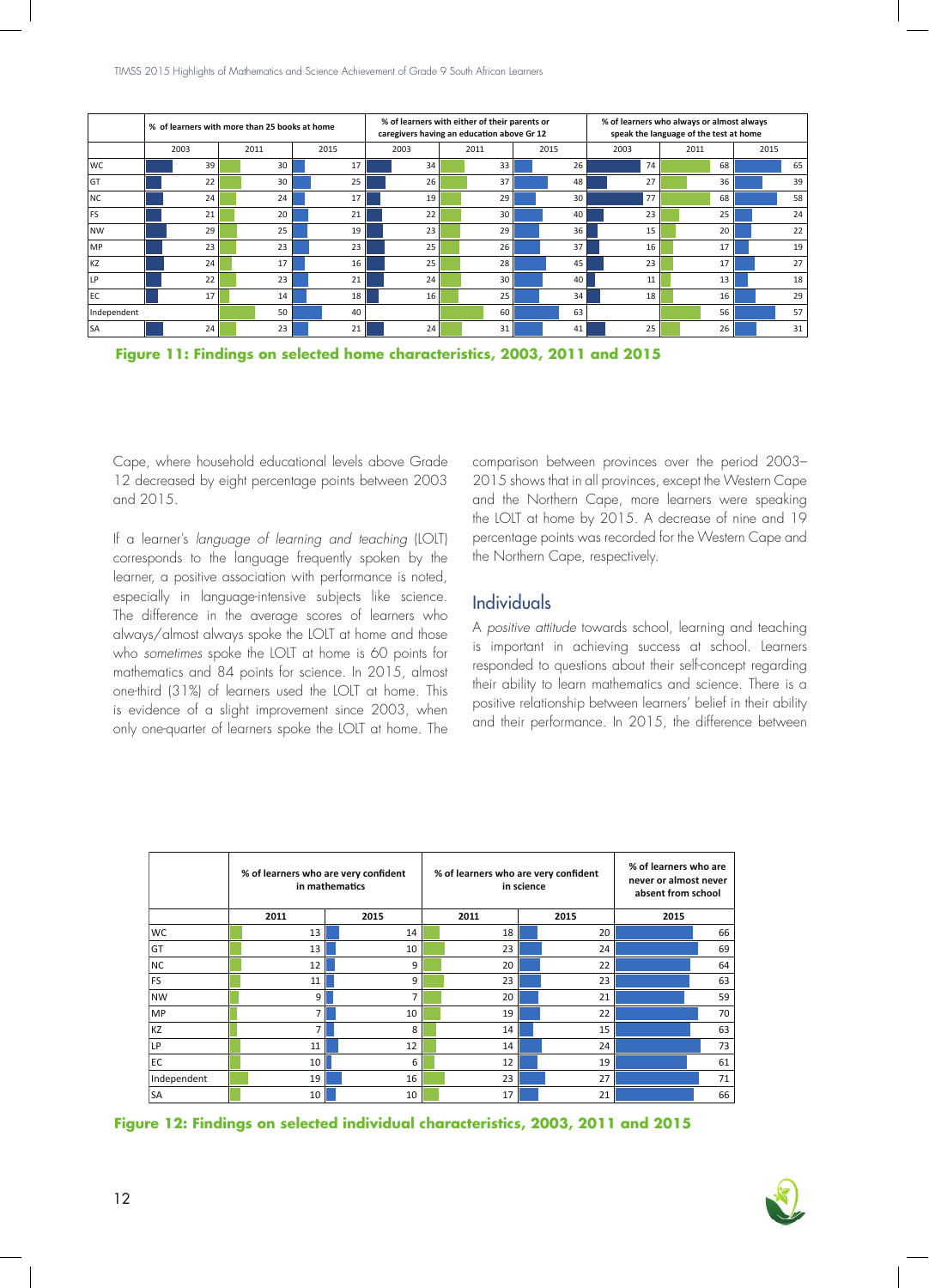the scores of confident learners and those of non-confident learners was 89 points in mathematics and 65 points in science. Confidence levels in science increased in all provinces and independent schools from 2011 to 2015.

*Absence from school* has a negative effect on learner performance. Learners in the TIMSS 2015 were asked how frequently they were absent from school. The differences in the average performance of learners who were frequently absent (once a week or more) versus those who were never or almost never absent were 64 points in mathematics and 84 points in science. Two out of every three learners reported never or almost never being absent from school.

# School context

Schools with *discipline and safety problems* do not provide environments that are conducive to either teaching or learning. A stable environment in which teachers and learners feel safe and where poor discipline does not occur is strongly associated with high performance. On average, learners who have almost never experienced bullying scored 68 points more for mathematics and 97 points more for science than learners who were bullied on a weekly basis. Close to one in five learners (17%) experienced bullying on a weekly basis. Western Cape learners reported the lowest exposure to bullying.

One of the goals of the Department of Basic Education's *Action Plan to 2019* is to ensure that all learners have *access to their own textbooks*. Nationally, 82% of the learners reported having their own mathematics textbooks, compared with 69% for science textbooks. Learners who had their own textbooks scored 24 points higher for mathematics and 31 points higher for science than those who did not have a textbook. In KwaZulu-Natal, only 42% of learners reported having a science textbook.

There is a strong positive association between learners' achievement and the *emphasis placed on academic success*  by the school. Learners who attended schools that placed a high emphasis on academic success scored 34 points higher on average for mathematics and 38 points higher for science than those who placed moderate emphasis on academic success. In 2011, 41% of mathematics learners were taught by teachers who placed high or very high emphasis on academic success and this increased to 44% in 2015.

# **Teachers**

Mathematics and science teachers' responses to the questionnaires are not nationally representative, but are indicative of the views of the teachers sampled in the study. In 2015, 46% of TIMSS mathematics and 48% of science learners were taught by female teachers. In terms of qualifications, 73% of mathematics learners and 61% of science learners were taught by teachers who had completed a degree – this is an improvement on the position in 2011. Fifty-six per cent of mathematics learners and 62% of science learners were taught by teachers with 10 or more years of teaching experience. This is in line with the international average.

Professional satisfaction for South African mathematics teachers was high in 2015, with 48% of mathematics learners and 59% of science learners being taught by teachers who are very satisfied with their profession. Internationally, 50% of mathematics learners and 49% of science learners are taught by teachers who are very satisfied with their profession.

|             | % of learners who reported being bullied<br>often at school |  |                 |  |                 | % of learners<br>who have<br>their own<br>mathematics<br>textbook | % of learners<br>who have<br>their own<br>science<br>textbook |    | % of learners attending<br>schools that placed high/very<br>high emphasis on academic<br>success (maths teachers' | response) |  | % of learners attending<br>schools with moderate to<br>severe problems with<br>mathematics resources and<br>conditions |  |                 |  |      |  |
|-------------|-------------------------------------------------------------|--|-----------------|--|-----------------|-------------------------------------------------------------------|---------------------------------------------------------------|----|-------------------------------------------------------------------------------------------------------------------|-----------|--|------------------------------------------------------------------------------------------------------------------------|--|-----------------|--|------|--|
|             | 2003                                                        |  | 2011            |  | 2015            | 2015                                                              | 2015                                                          |    |                                                                                                                   | 2011      |  | 2015                                                                                                                   |  | 2011            |  | 2015 |  |
| <b>WC</b>   | 4                                                           |  | 18 <sup>1</sup> |  | 11              |                                                                   |                                                               | :7 |                                                                                                                   | 56        |  | 33                                                                                                                     |  | 58              |  | 18   |  |
| <b>GT</b>   | 8                                                           |  | 21              |  | 14              | 88 I                                                              |                                                               | 79 |                                                                                                                   | 47        |  | 31                                                                                                                     |  | 50              |  | 46   |  |
| NC          | $\overline{2}$                                              |  | 19 <sup>1</sup> |  | 16              | 82                                                                |                                                               | 65 |                                                                                                                   | 18        |  | 22                                                                                                                     |  | 56              |  | 53   |  |
| FS          | 7                                                           |  | 35              |  | 22              | 85                                                                |                                                               | 83 |                                                                                                                   | 27        |  | 44                                                                                                                     |  | 47              |  | 40   |  |
| lnw         | $\overline{ }$                                              |  | 32              |  | 20 <sup>1</sup> | 84                                                                |                                                               | 75 |                                                                                                                   | 37        |  | 25                                                                                                                     |  | 50              |  | 66   |  |
| MP          | 10                                                          |  | 32              |  | 18              | 80                                                                |                                                               | 69 |                                                                                                                   | 32        |  | 36                                                                                                                     |  | 69              |  | 69   |  |
| KZ          | 20                                                          |  | 31              |  | 20              | 71                                                                |                                                               | 42 |                                                                                                                   | 45        |  | 40                                                                                                                     |  | 74              |  | 54   |  |
| LP          | 23                                                          |  | 33              |  | 19 <sup>1</sup> | <b>86</b>                                                         |                                                               | 80 |                                                                                                                   | 32        |  | 60                                                                                                                     |  | 84              |  | 65   |  |
| l EC        | 20                                                          |  | 25              |  | 17              | 77                                                                |                                                               | 66 |                                                                                                                   | 36        |  | 52                                                                                                                     |  | 71              |  | 70   |  |
| Independent |                                                             |  | 17 <sup>1</sup> |  | 8               | 85                                                                |                                                               | 82 |                                                                                                                   | 82        |  | 87                                                                                                                     |  | 10 <sup>1</sup> |  | 10   |  |
| <b>SA</b>   | 16                                                          |  | 28              |  | 17 <sup>1</sup> | 82                                                                |                                                               | 69 |                                                                                                                   | 41        |  | 44                                                                                                                     |  | 64              |  | 53   |  |

**Figure 13: Findings on selected school characteristics, 2003 and 2015**

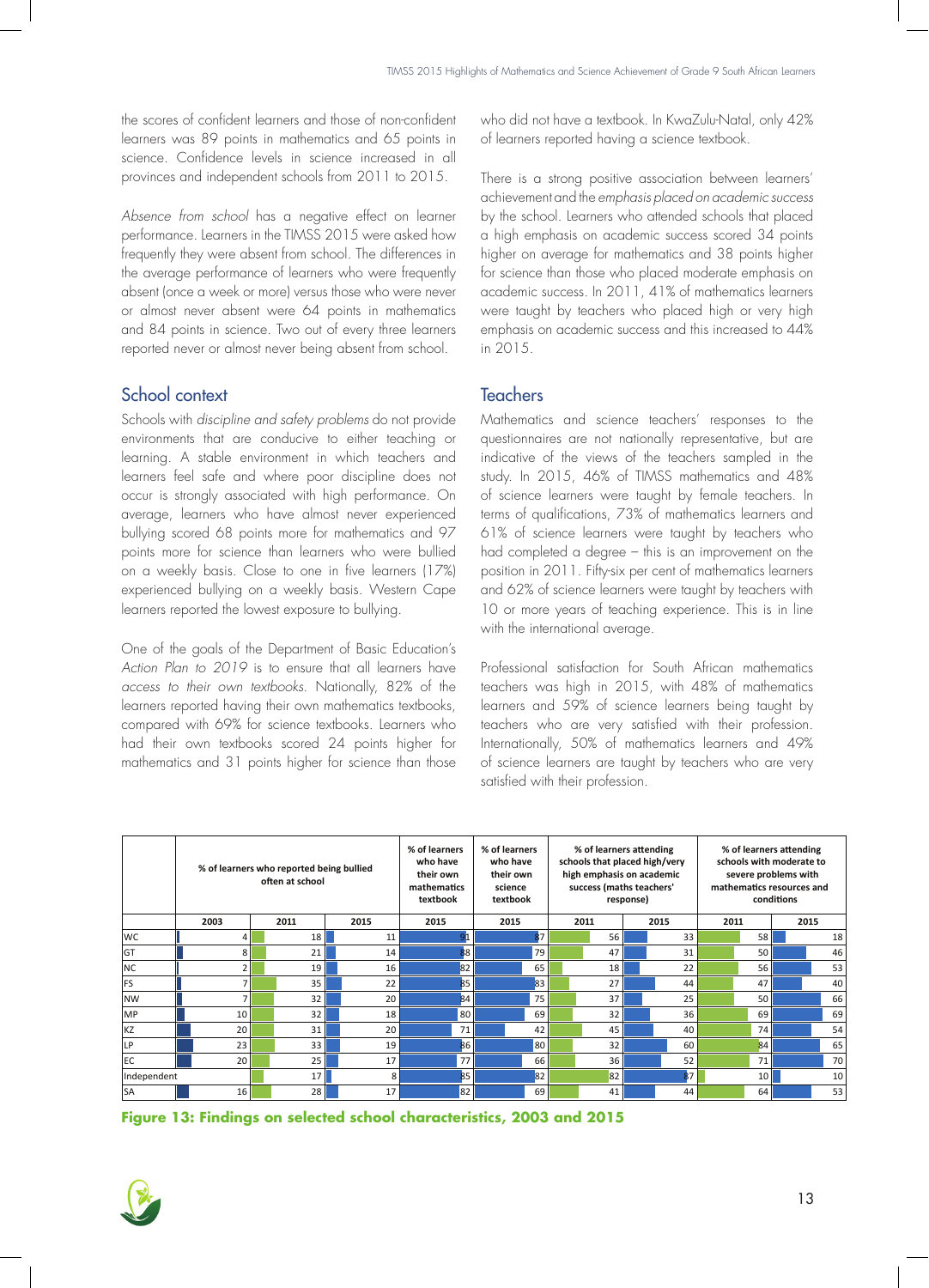## The curriculum

The TIMSS curriculum and assessment framework is organised around the mathematics content domains of number, algebra, geometry, data and chance and the science content domains of biology, chemistry, physics and earth science. A comparison between the intended South African curriculum and the TIMSS assessment framework reveals 95% mathematics coverage and 91% science coverage.

For mathematics, performance in the number and geometry content areas was close to the overall mean, higher for algebra (by 22 points) and lower for data and chance (by 15 points). For science, performance in the biology and physics content areas was close to the overall mean, higher than the mean for chemistry (by 11 points) and lower in earth science (by 28 points). The earth science topic area is not covered in the natural science curriculum but is included in the geography curriculum.

Almost equal proportions of the TIMSS items test the cognitive domains of knowing, applying, and reasoning. Performance on knowledge items in mathematics was similar to the mean score, lower than the mean on application items (by 9 points) and, surprisingly, South African learners performed higher than the mean on reasoning items (by 11 points). It is concerning that there was a much lower performance than the mean on science knowledge items (by 21 points) and on reasoning items (by 8 points). Surprisingly, South African learners performed better than the mean score on application items (by 10 points).

#### Achievement by gender

Nationally, in both mathematics and science, girls outperformed boys but this difference is not statistically significant. However, new complexities with regard to gender are emerging. There is a clear boy disadvantage with boys experiencing high levels of bullying and grade repetition.



**Figure 14: Learner performance by gender, 2003, 2011 and 2015**

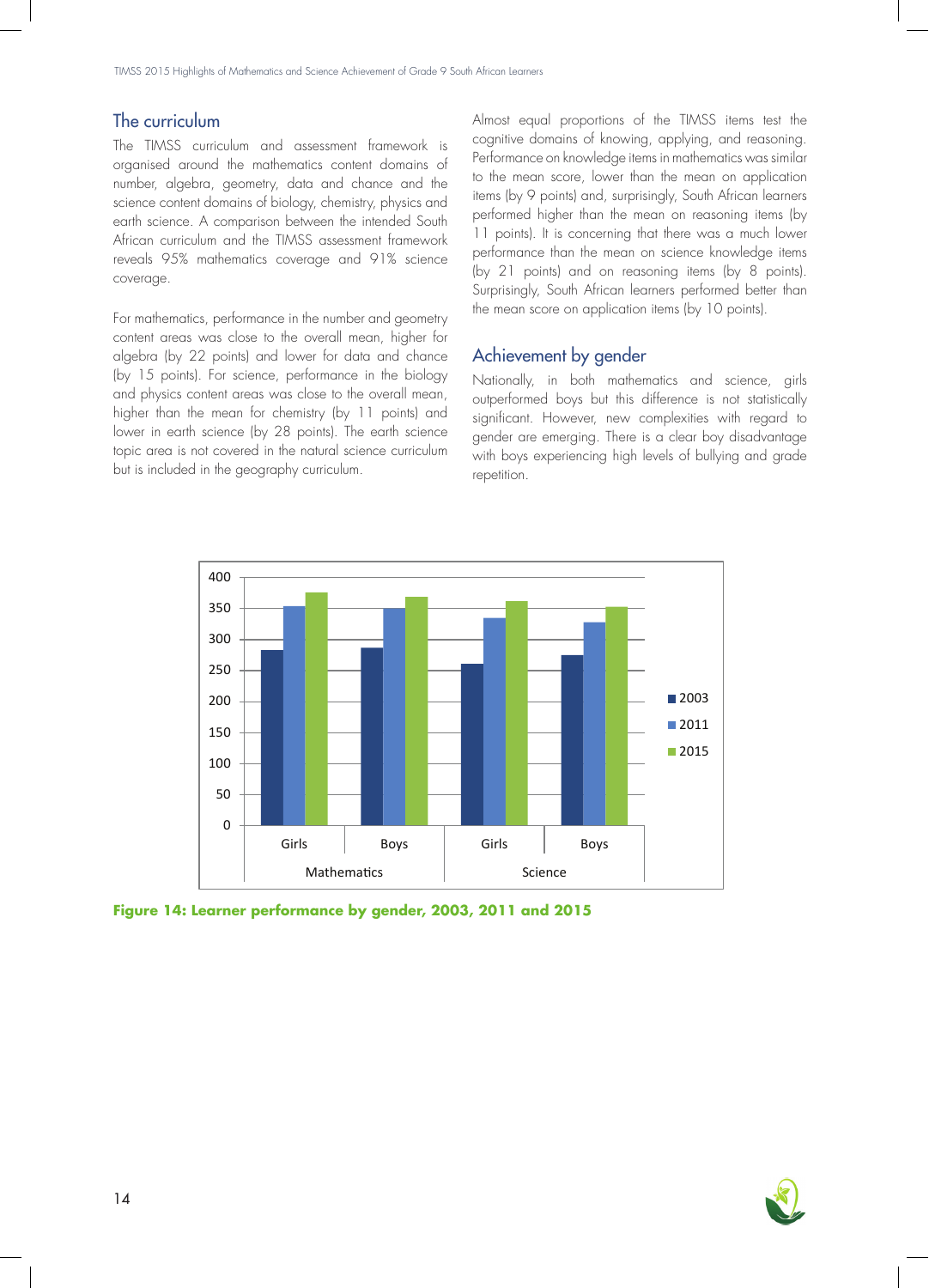# 5. KEY FINDINGS AND IMPLICATIONS

South Africa is one of the lower performing countries in mathematics in comparison to other participating countries. The trend data from 2003 to 2011 highlights the improvements in mathematics and science achievement scores and contexts. This points to potential "green shoots" to nurture in order to reach higher levels of mathematics and science achievement.

# Key findings: Unearthing the "green shoots"

- South African mathematics and science achievement scores have improved from a 'very low' (1995, 1999, 2003) to a 'low' (2011, 2015) national average. South Africa is still one of the lower performing countries in mathematics and science in comparison to other participating countries. However, from 2003 to 2015 the country has shown the biggest positive improvement of all participating countries in both mathematics (by 90 points) and science (by 87 points), which is equivalent to an improvement in achievement by two grade levels.
- South African achievement continues to remain highly unequal. Like other low-performing countries, only one-third of South Africa learners achieved a mathematics and science score above the benchmark of 400 points, a score denoting the minimum level of competence. When the achievement scores are broken down by school type, the patterns reveal vast inequalities. Approximately 80% of learners attending independent schools, 60% of learners at public feepaying and 20% of learners at public no-fee schools achieved mathematics scores above the minimum level of competency. It is encouraging to note that 3.2% of South African mathematics learners and 4.9% of science learners achieved mathematics and science scores at the high level of achievement (above 550 points).
- There has been a decrease in provincial inequalities with the lower performing provinces demonstrating the biggest improvements in achievement. The top performing provinces are Gauteng and the Western Cape while the lowest performing provinces are Limpopo, North West and the Eastern Cape. Between 2003 and 2015, the difference in achievement scores between the highest and lowest performing provinces decreased from 170 points to 62 points for mathematics and from 205 points to 77 points for science.
- Home conditions conducive to learning are still lacking. The level of parental education, the number of books in the home and the extent to which the language of the

test is spoken at home improved slightly between 2003 and 2015.

- The availability of school resources has improved. Eighty-two percent of mathematics learners and 69% of science learners reported having their own textbooks, and teachers reported improved availability of resources for the teaching of mathematics.
- The condition of schools and the school climate is an ongoing concern. School safety continues to be a concern, but there have been slight improvements between the TIMSS 2011 and 2015 cycles. However, levels of bullying are still alarmingly high among South African grade 9 learners.
- Achievement scores and the conditions and climate for learning in homes and schools have been improving but the pace of change is slow. From 2003 to 2011 the average score improvement for mathematics and science was 30 points for each of the two TIMSS cycles. From 2011 to 2015 the improvement was 20 points. However, while the upward trend is commendable, the rate of change is insufficient to meet the educational expectations and needs of the country. The slow change of contextual conditions contributes to the persistent levels of poverty in the country and the intergenerational nature of inequality.

## Nurturing the "green shoots": Learnings to improve mathematics and science achievement

Change is possible. We can identify a number of groups, which will be able to accelerate the pace of change with the appropriate support. These groups include learners who achieved scores of between 325 and 400 points in no-fee schools. This group represents the immense potential that exists among our learners to achieve excellence, given sufficient support. Although many teaching and learning elements are in place, these learners require an improved school climate and better classroom engagement. Higher quality inputs by educators will be required to improve the scores of this group to over 400. Another group to focus on includes the high-performing learners and schools. We need targeted interventions to improve the scores of high performers (550 and above benchmark) and to increase the 3.2% of mathematics learners and 4.9% of science learners who scored above 550 in TIMSS 2015 by at least one percent in TIMSS 2019.

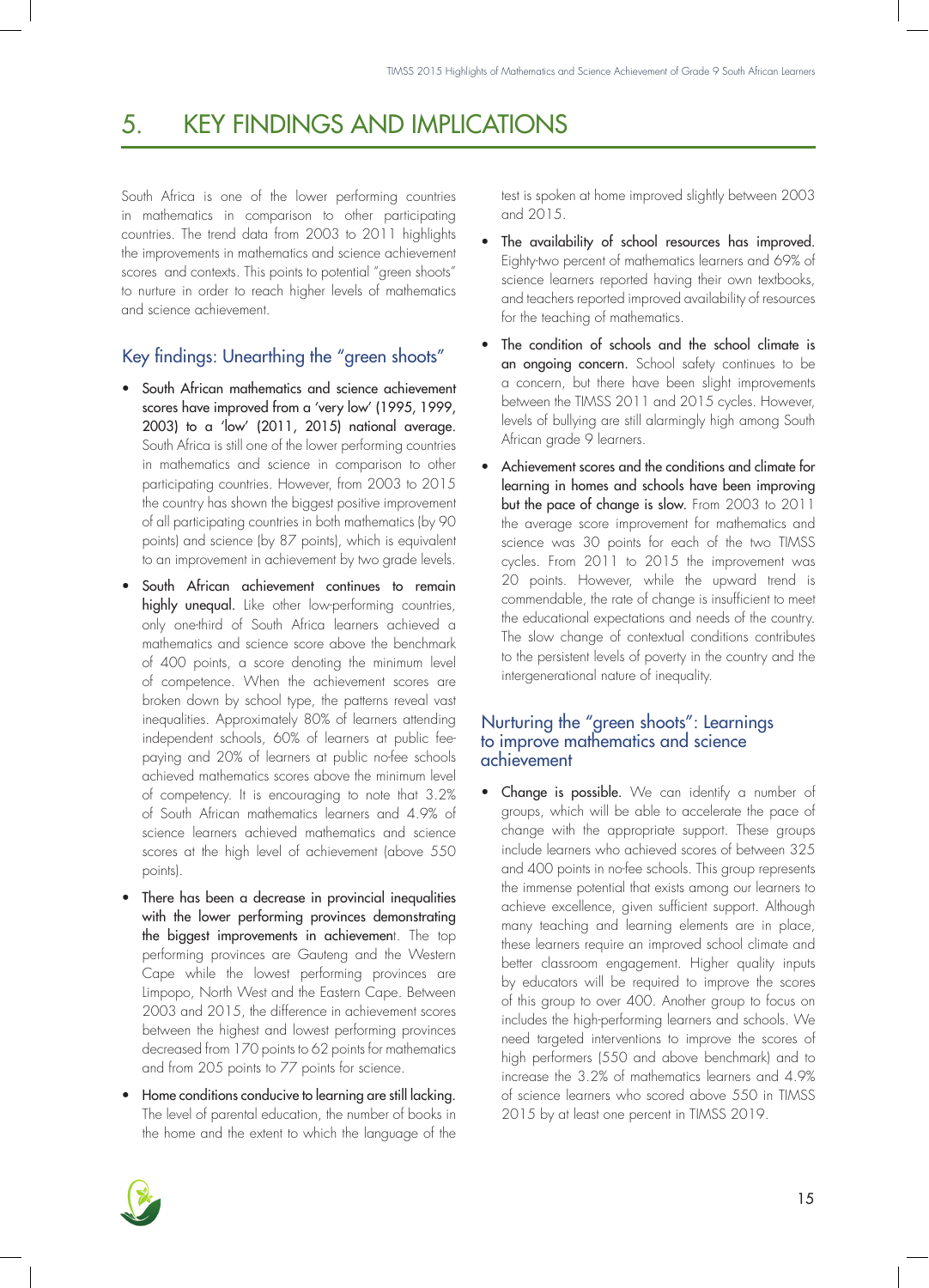- We must accelerate the pace of change in achievement. TIMSS provides an opportunity to evaluate South Africa's performance relative to that of other countries and it offers an opportunity for us to chart our performance trajectory based on our reality. In the next four years multiple strategies must be developed and implemented to improve the TIMSS achievement scores by 40 points and to increase the percentage of learners who achieve the low benchmark in each of the subjects to 45 percent.
- We need to continue to remove educational inequalities. Learners who attended no-fee, fee-paying and independent schools were exposed to different home and school environments which are associated with achievement. Differentiated interventions for each of the groups must therefore be developed and implemented. The provincial departments of education must set their provincial mathematics and science achievement target for TIMSS 2019, and then identify a set of intervention strategies to improve provincial performance.
- Accelerate the provision of pedagogical resources to schools. While basic resourcing has improved (and must continue to do so), resources for schools must also include pedagogical resources like libraries, laboratories and computers.
- The environment of learning remains persistently poor, so teaching and learning interventions must focus sharply on what happens inside schools and classrooms. The school climate must be improved to make it conducive to teaching and learning and teachers with the requisite content knowledge must organise their classrooms in ways that build the knowledge base and competence of learners in mathematics and science.
- The more "good" elements within both the home and the school contexts that a learner experiences, the better. These effects are additive, and learners that receive more positive inputs will perform better in mathematics and science.
- Reinforcing the value of education must become the national narrative if we wish to push the boundaries and see substantial improvements in the performance of our education system.